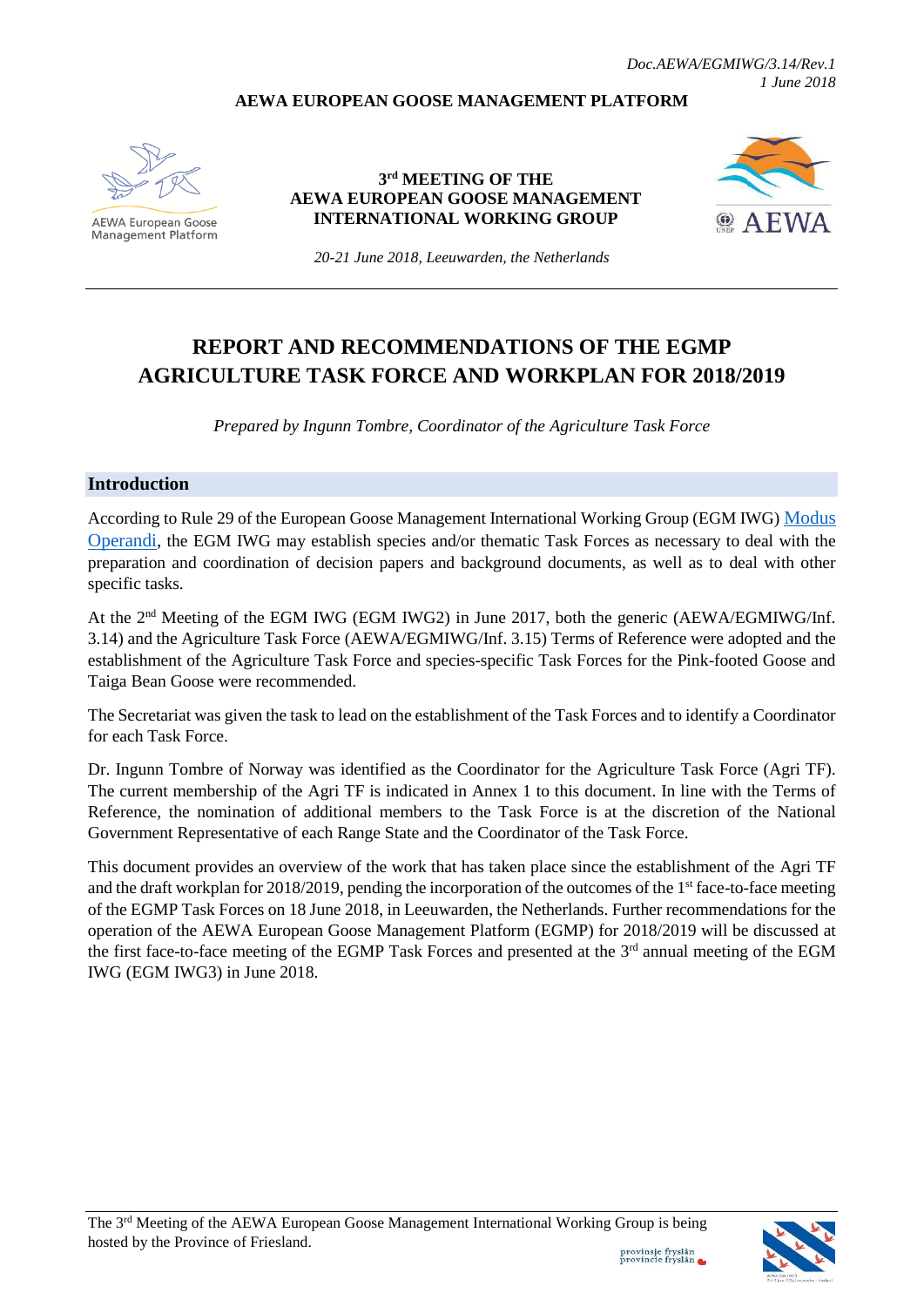## **Meetings**

Since no funding has been specifically allocated for the work of the Agri TF, communication and information exchange has been conducted either via email or through online meetings. The first meeting of the Agri TF took place on 20 February 2018. A further meeting has taken place on 4 May 2018.

To maximise synergies and use of resources, the first in-person meeting for the Agri TF is taking place backto-back with the EGM IWG3 in June. It is envisaged this concept might be carried into the following years.

The meeting notes of each online meeting have been circulated to the EGM IWG shortly after the meetings have been concluded. The main activities and outcomes are summarized in this document.

### **Key activities**

The key activities in the Agri TF have been the two online meetings. At these first meetings, in addition to participants presenting themselves and stating some expectations about the work of the Agri TF, each member/country gave a short presentation of their perspectives regarding the interface between geese and agriculture, the possible role of the Task Force and some suggested tasks. Several issues were identified:

- The wish to learn from each other's experiences and exchange scientific findings regarding agriculture-goose interactions, especially those not easily assessible in the international scientific literature;
- The need for a common practice among Range States regarding methods and measurements of crop damages caused by geese;
- The need for an overview of the different compensation and subsidy systems existing in the Range States to alleviate conflicts with agriculture and crop damages caused by geese;
- The need for a broader overview: why some countries have compensations/subsidies and why is this tool lacking in other countries; and
- The need for a broader overview: what are the premises and motivations behind the current systems in the Range States.

A draft overview with a table listing the above information has been created, with input from the members of the Task Force. The members of the Task Force have also discussed the differences between the quantification of *crop damages* and *conflicts*, the need to separate between the two and the challenges in finding the appropriate measures.

As the role of the Agri TF is to assist the EGM IWG, more activities for the Task Force are expected, as the other work of the EGMP, including in the Modelling Consortium and other Task Forces, progresses with their work.

#### **Outcomes and recommendations**

An overview with a Table, based on the above-mentioned information will be presented at the EGM IWG3 meeting in June 2018 in Leeuwarden, the Netherlands. It will be updated with information from all the Range States, also regarding perspectives other than compensation/subsidy schemes in the goose-agriculture landscape.

It may be added that the establishment of the Agri TF *in itself* appears to be a good tool in the EGMP processes. Members are positive and enthusiastic, holding a strong and broad expertise with obvious skills to deal with coming tasks of the group. The main concern of the Task Force is the need for funding for the various potential activities, and this may limit the outcomes of the Task Force work. However, there is potential for research projects focussing on relevant Agri TF themes, and some of the activities in the group can potentially be sponsored from other sources if research applications are successful. The Task Force will also try to learn more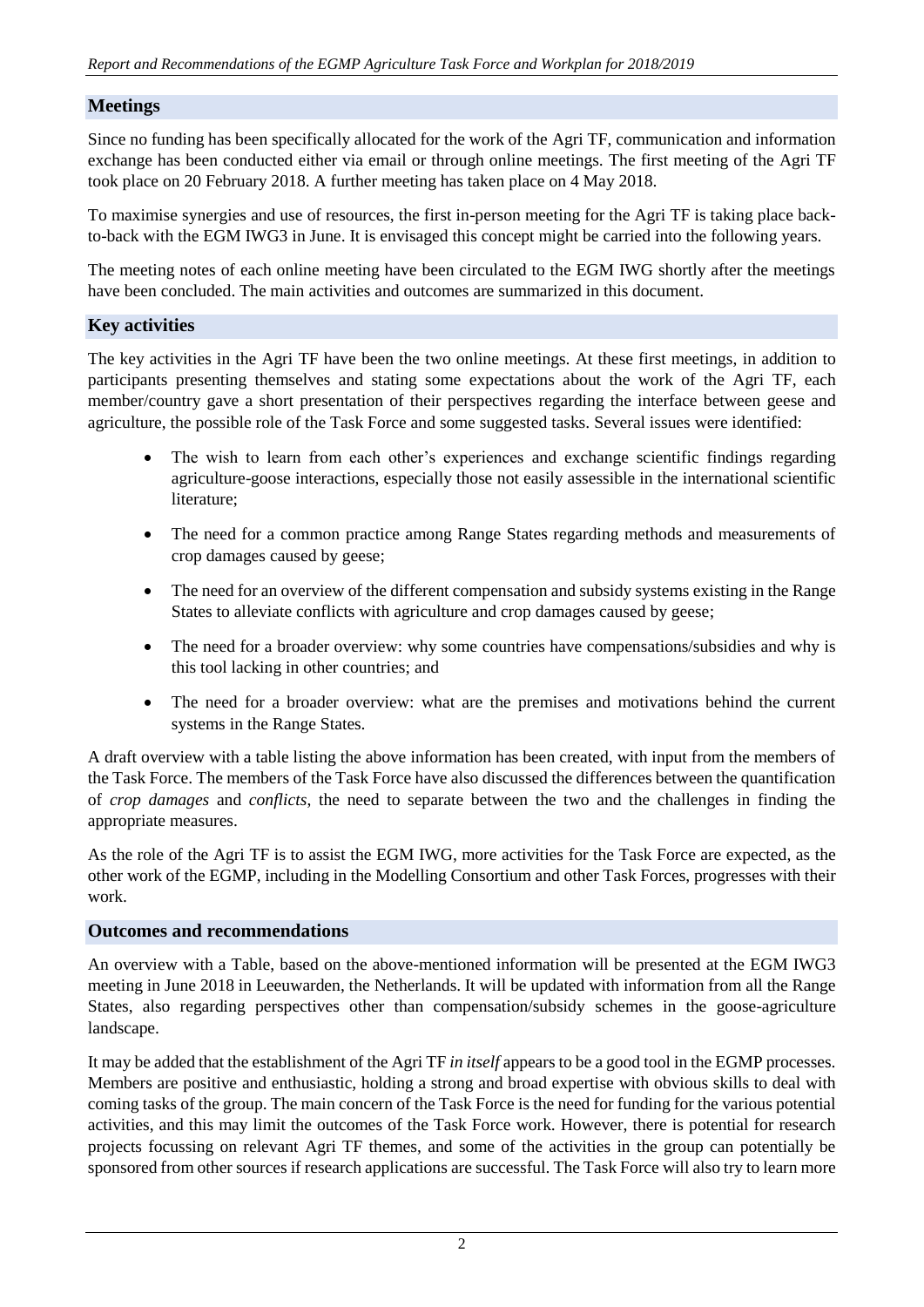about ongoing research activities in each Range States, in order to obtain more information needed for the work of the Task Force.

# **Draft Workplan (2018/2019)**

For 2018/2019, three to four online meetings in total are planned. This may change due to requirements from the EGMP processes. Communication will continue throughout via email and using the workspace on the new EGMP website, as soon as it becomes available.

The compiled information regarding compensations/subsidies and other relevant goose-agriculture related issues for Range States will be published in a separate open-access report, or as another adequate product to be decided by the group.

As the primary role of the Agri TF is to assist in EGM IWG, it is assumed that more tasks will be added to the draft workplan for 2018/2019 during the face-to-face meeting and the EGM IWG3 in June, leaving some tasks of the Task Force planned on a broader level at present (see Table 1 below).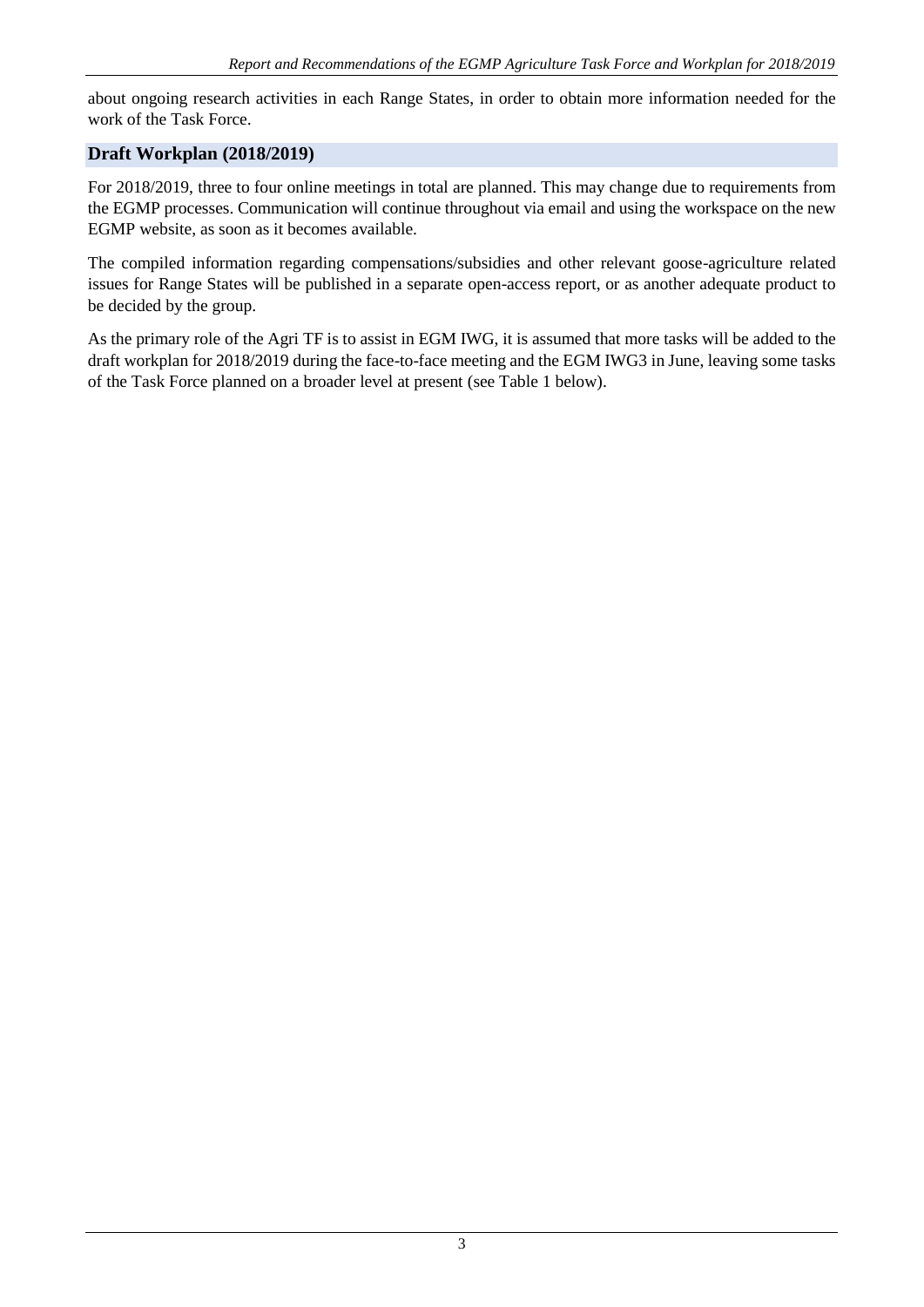| <b>ISSAP/ISSMP</b>             | <b>Activity</b>          | Lead              | Time-    | <b>Comments</b> |
|--------------------------------|--------------------------|-------------------|----------|-----------------|
| <b>Objective/Action/Result</b> |                          |                   | frame    |                 |
| 1. Overview Range States;      |                          |                   |          |                 |
| Goose-agriculture conflicts    |                          |                   |          |                 |
|                                | 1.1 Adding information   | I. Tombre, input  | Ongoing  |                 |
|                                | to the compensation/     | from Task Force   |          |                 |
|                                | subsidy systems          | Members           |          |                 |
|                                | overview for geese,      |                   |          |                 |
|                                | presented at the EGM     |                   |          |                 |
|                                | IW3, giving a broader    |                   |          |                 |
|                                | picture of goose-        |                   |          |                 |
|                                | agriculture perspectives |                   |          |                 |
|                                | in Range States          |                   |          |                 |
|                                | 1.2 Create an open-      | I. Tombre, input  | March    |                 |
|                                | access report based on   | from Task Force   | 2019     |                 |
|                                | the information from 1.1 | Members           |          |                 |
| 2. Assist the EGM IWG          | 2.1 Evaluate and provide | <b>Task Force</b> | $2018 -$ | To be           |
|                                | feedback to various      | member to be      | 2019     | specified in    |
|                                | documents from the       | identified        |          | more detail     |
|                                | Modelling Consortium,    | depending on the  |          | during the      |
|                                | other Task Forces and    | document in       |          | $1st$ face-to-  |
|                                | the EGM IWG.             | question, with    |          | face meeting    |
|                                |                          | input from all    |          | and the         |
|                                |                          | <b>Task Force</b> |          | <b>EGM IWG3</b> |
|                                |                          | Members           |          | in June 2018    |

## *Table 1. Draft workplan for Agriculture Task Force 2018/2019*